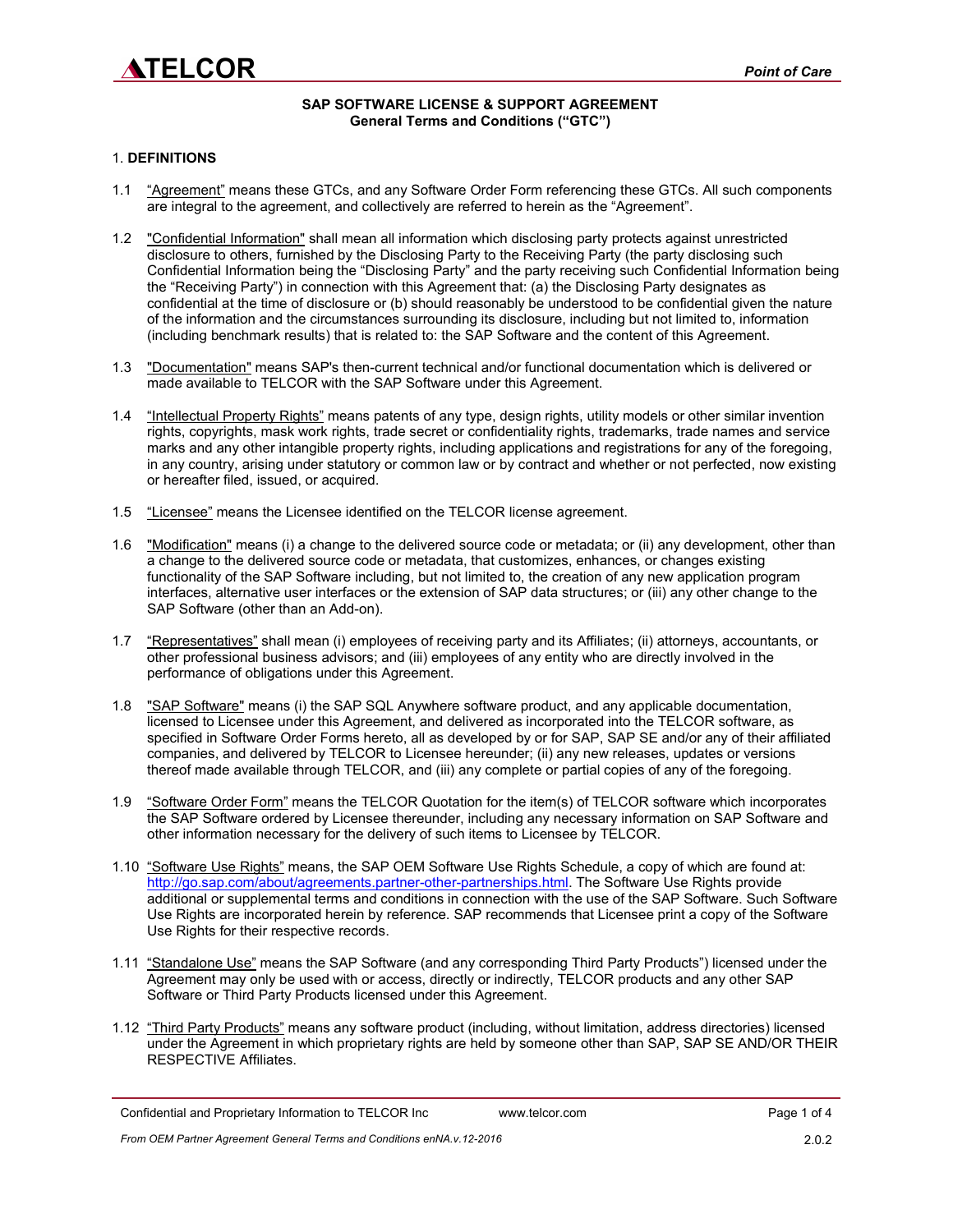

# **SAP SOFTWARE LICENSE & SUPPORT AGREEMENT General Terms and Conditions ("GTC")**

#### 2. **LICENSE GRANT**

2.1 Licensee is only granted a non-exclusive, perpetual (except for subscription based or term licenses) license to use the Software, Documentation, and other SAP materials to run the Licensee's internal business operations (including customer back-up and passive disaster recovery) and to provide internal training and testing for such internal business operations. Licensee is obligated to comply with the limitations imposed on it below and the Software Use Rights.

#### 3. **RESTRICTED LICENSE**

- 3.1 Unless otherwise specified, the SAP Software is licensed for Standalone Use and in conjunction with the TELCOR Software. Any Third Party Products contained in or provided with the SAP Software may only be used as part of the SAP Software. Licensee's use of the SAP Software will be solely for the purpose of enabling performance and functionalities of the TELCOR Software (referred to as a "Restricted License").
- 3.2 Licensee will not cause the SAP Software acquired hereunder shall not access, directly or indirectly, in any manner whatsoever, any third party runtime database acquired from SAP or its Affiliates or any of its respective resellers or distributors ("Database Restriction"). The Foregoing Database Restriction does not restrict the SAP Software from accessing any other software and/or third party software that is a business application licensed from SAP or its Affiliates or any of its respective resellers or distributors under a separate agreement, on a business process layer via APIs. For clarification, this Agreement does not contain a license to use, directly or indirectly, any SAP or its Affiliates' software or other third party software (including without limitation, third party runtime database) not listed in an exhibit hereto. Any use or access of such non-licensed software, directly or indirectly, is subject to its respective license agreement which grants direct license rights to such software.

#### 4. **INTELLECTUAL PROPERTY**

4.1 Licensee is not permitted to:

(a) modify, adapt, translate, process, arrange or otherwise rework the SAP Software or make derivative works of the SAP Software, nor

(b) to reproduce the results achieved from any of these acts, unless, in each case of (a) and (b), such acts are necessary for the rectification of defects preventing or impairing the designated use of the SAP Software and neither SAP nor TELCOR have offered, upon notification by Licensee of any such defect to SAP and TELCOR in writing, rectification within a reasonable period and subject to the then-current reasonable terms, conditions and prices offered by SAP or TELCOR for performing such rectification or has not performed the rectification within a reasonable time period after having been commissioned by Licensee to do so. Any unauthorized works listed in (a) or (b) above developed by Licensee, and any Intellectual Property Rights embodied therein, shall be the sole and exclusive property of SAP or the respective Affiliates, and Licensee hereby assigns all rights in them (including moral rights) to SAP or its designated Affiliates. To the extent that Intellectual Property Rights embodied therein are not eligible to be transferred by operation of the law, SAP or its affiliates shall be granted exclusive rights to use the widest extent lawfully possible.

- 4.2 Licensee shall not disassemble, reverse engineer or decompile, nor otherwise create or attempt to create the source code from the object code of the SAP Software in any manner, unless such action is indispensable in order to obtain information necessary to achieve interoperability of the SAP Software with an independently created computer program and License has not been provided such information, despite a written request, within a reasonable period of time. Information obtained through such action may not:
	- (a) be used for purposes other than to achieve interoperability;
	- (b) be given to third parties, unless this is necessary to establish interoperability; or
	- (c) be used for the development, creation or marketing of programs similar to the SAP Software.
- 5. **CONFIDENTIAL INFORMATION**. Confidential Information shall not be reproduced in any form except as required to accomplish the intent of this Agreement. The receiving party shall take all reasonable steps to keep Confidential Information strictly confidential; shall not disclose any Confidential Information to any person other than its Representatives who are involved in the performance of this Agreement; shall not use Confidential Information for any purpose other than in connection with the parties' performance of this Agreement; and shall not disclose to any person (other than its Representatives) any information about this Agreement. The receiving party shall be responsible for any breach of the terms of this Agreement by it or its Representatives. These restrictions on the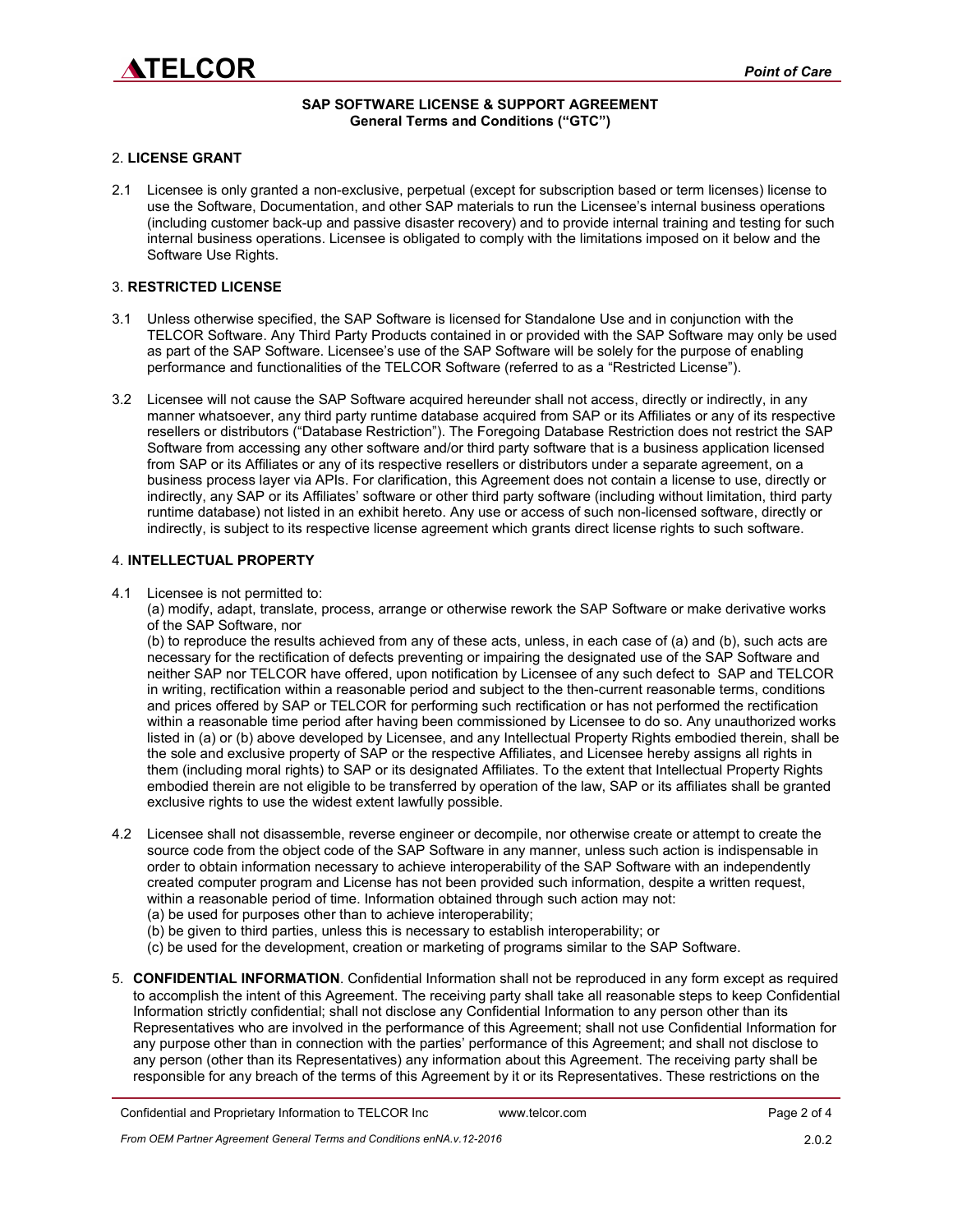# **SAP SOFTWARE LICENSE & SUPPORT AGREEMENT General Terms and Conditions ("GTC")**

use or disclosure of the Confidential Information shall not apply to any Confidential Information that: (i) is independently developed by receiving party without reference to the disclosing party's Confidential Information; (ii) is lawfully received free of restriction from a third party having the right to furnish such Confidential Information; (iii) has become generally available to the public without breach of this Agreement; (iv) at the time of disclosure was known to the receiving party free of restriction; or (v) the disclosing party agrees in writing is free of such restrictions.

- 5.1 In the event that the receiving party or any of its Representatives are requested pursuant to, or required by, applicable law, or regulation or by legal process to disclose any Confidential Information, the receiving party shall provide the disclosing party with prompt notice of such request or requirement in order to enable the disclosing party (i) to seek an appropriate protective order or other remedy; (ii) to consult with the receiving party with respect to the disclosing party's taking steps to resist or narrow the scope of such request or legal process; or (iii) to waive compliance, in whole or in part, with the terms of this Agreement. In the event that such protective order or other remedy is not obtained, the receiving party or its Representatives shall use commercially reasonable efforts to disclose only that portion of the Confidential Information which is legally required to be disclosed and to require that all Confidential Information that is so disclosed will be accorded confidential treatment. Liability for any breach of the foregoing confidentiality undertakings shall not be subject to any liability limitation otherwise applicable under this Agreement.
- 6. **INDEMNIFICATION**. SAP shall defend TELCOR against claims brought against SAP to the extent such claim (i) is brought by a third party owner of the intellectual property giving rise to the claim and (ii) alleges that TELCOR's distribution of the SAP Software in accordance with the terms and conditions of this Agreement constitutes a direct infringement or misappropriation of a patent claim(s), copyright, trademark or trade secret rights. SAP will pay damages finally awarded against TELCOR (or the amount of any settlement SAP enters into) with respect to such claim. SAP's obligations under this Section are conditioned upon: (i) TELCOR notifying SAP in writing of any such alleged claim without undue delay, and (ii) TELCOR authorizing SAP to have sole control over the defense or settlement of any such claim, and (iii) TELCOR cooperating fully in the defense of such claim and providing SAP with all relevant information and reasonable support, and (iv) TELCOR not undertaking any action in response to any infringement, or alleged infringement, of the SAP Software that is prejudicial to SAP's rights. SAP expressly reserves the right to cease such defense of any claim(s) in the event the SAP Software is no longer alleged to infringe or misappropriate, or is held not to infringe or misappropriate, the third party's rights. SAP shall have no obligation to indemnify if a claim results from unlicensed activities by Licensee. If an action is brought against SAP and/or its Affiliates by Licensee arising from the agreement between SAP, TELCOR, and Licensee, then TELCOR shall defend SAP and its Affiliates, at TELCOR's expense and shall pay any settlement
- 7. **WARRANTIES**. SAP warrants that the SAP Software will substantially conform to the specifications contained in the Documentation for six months following delivery of the SAP Software. The warranty will not apply if the nonconformance is caused by a Modification, Add-On (other than a Modification or Add-on made by SAP and which is provided through OEM Support or under warranty), TELCOR, Licensee, Third Party Products or any software not provided by SAP. SAP does not warrant that the SAP Software will operate uninterrupted or that it will be free from minor defects or errors that do not materially affect such performance, or that the applications contained in the SAP Software are designed to meet all of TELCOR or Licensee's business requirements. To the extent the problem is reported by Licensee, Licensee shall provide SAP sufficient test time and support to duplicate the problem, to verify that the problem is with the SAP Software, and to confirm that the problem has been corrected. Provided TELCOR notifies SAP in writing with a specific description of the SAP Software's nonconformance within the warranty period and provided SAP validates the existence of such nonconformance, SAP will, at its option either: (a) repair or replace the nonconforming SAP Software, or (b) refund the license fees paid for the applicable nonconforming Software in exchange for a return of such nonconforming SAP Software. This is the sole and exclusive remedy under this warranty.
- 7.1 **Express Disclaimer.** EXCEPT AS SET FORTH IN WRITING IN THIS AGREEMENT AND TO THE MAXIMUM EXTENT PERMITTED BY APPLICABLE LAW, LICENSOR AND ITS LICENSORS MAKE NO REPRESENTATIONS, WARRANTIES, CONDITIONS OR GUARANTEES WITH RESPECT TO THE SOFTWARE AND ANY OTHER MATERIALS OR SERVICES COVERED BY OR FURNISHED PURSUANT TO THIS AGREEMENT, INCLUDING WITHOUT LIMITATION ANY IMPLIED WARRANTY OR CONDITION (A) OF MERCHANTABILITY, (B) OF MERCHANTABLE OR SATISFACTORY QUALITY, (C) OF FITNESS FOR A PARTICULAR PURPOSE, (D) ARISING FROM COURSE OF PERFORMANCE, COURSE OF DEALING, OR USAGE OF TRADE, OR (E) OF NON-INFRINGEMENT OF THIRD PARTY RIGHTS. FOR THE AVOIDANCE